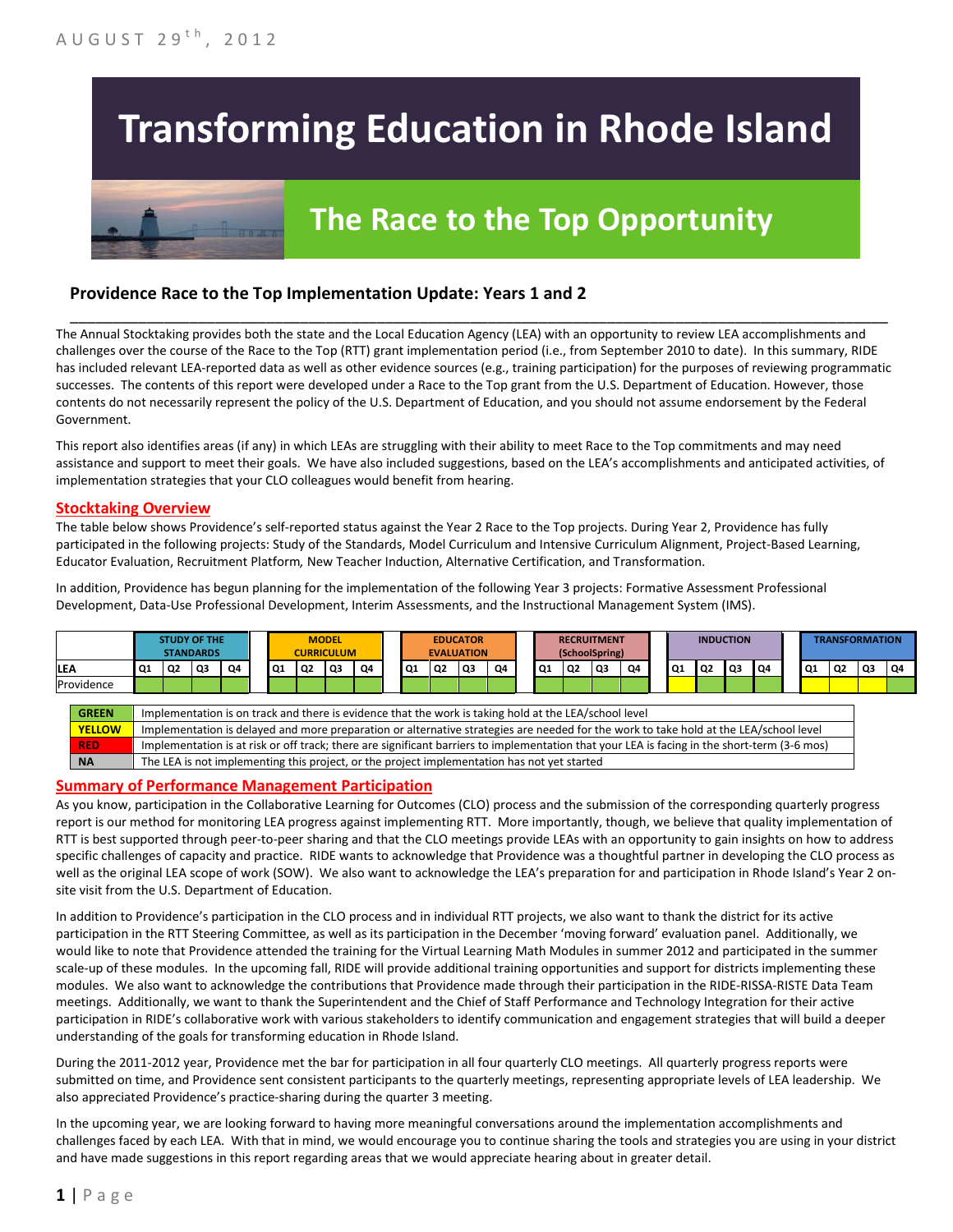#### **System of Support 1: Standards and Curriculum**

As of July 2012, Providence is on track against the System of Support 1 Year 1 and Year 2 commitments and tasks for Race to the Top, reflected in the tables below. Based on the quarterly progress reports submitted by Providence, we have assessed the district as 'on track,' 'delayed,' or 'off track/at risk' on each task utilizing the criteria described on page 1 of this report.

| <b>Study of the Standards</b>                                   | Year 1:<br>SY10-11    | Year 2:<br>SY11-12 |  |
|-----------------------------------------------------------------|-----------------------|--------------------|--|
| Identify educators to participate in the Study of the Standards | $V^*$<br>$\mathbf{v}$ |                    |  |
| Specify names and invite participants                           | $\overline{ }$        |                    |  |
| Coordinate schedule with RIDE for all participants              | $\overline{ }$        | ∧                  |  |
| Complete planned educator training                              | $\mathbf{\Lambda}$    | $\mathbf{\Lambda}$ |  |

*\*Please note: the 'x' in the above table represents the anticipated completion timeline set by RIDE, not when the district completed the task.*

| Intensive Curriculum Alignment and Model Curriculum Development                                                                                                                                                                                           | Year 1:<br>SY10-11 |   | Year 2:<br>SY11-12 |
|-----------------------------------------------------------------------------------------------------------------------------------------------------------------------------------------------------------------------------------------------------------|--------------------|---|--------------------|
| Develop and communicate a multi-year Transition Plan for the Common Core State Standards implementation, including clear<br>expectations for school level transition benchmarks and a plan for developing a curriculum aligned to the CCSS in grades K-12 | X                  | X | x                  |
| Identify opportunities for educators to work collaboratively to deepen understanding of CCSS (e.g. Common Planning Time, grade<br>level team, department meetings, faculty meetings)                                                                      |                    | X | X                  |
| Conduct analyses of each core curricula to ensure that each is aligned to standards, guaranteed and viable                                                                                                                                                | X                  |   |                    |
| ldentify which, if any, curriculum development is needed as well as the method by which curriculum will be developed (i.e. Model<br>Curriculum with the Charles A. Dana Center, through an LEA cohort, or individually)                                   | X                  | X |                    |
| Create implementation plan, including the identification of aligned resources, to support roll out of new curricula                                                                                                                                       |                    | X | X                  |
| Develop curriculum aligned to the Common Core State Standards, including participation in Dana Center curriculum writing and<br>leadership sessions (if applicable)                                                                                       |                    | X | X                  |
| <b>Project Based Learning</b>                                                                                                                                                                                                                             | Year 1:<br>SY10-11 |   | Year 2:<br>SY11-12 |
| Identify which grades and content areas would benefit from focusing on Project Based Learning                                                                                                                                                             |                    | X | $\mathsf{x}$       |
| Specify names and invite participants                                                                                                                                                                                                                     |                    |   | X                  |
| Coordinate schedule with RIDE for all participants                                                                                                                                                                                                        |                    |   | X                  |

Providence provided professional development on the Common Core State Standards to all K-12 ELA teachers as well as K, 1, and 8-12 mathematics teachers. This initial session was supplemented by an additional Study of the Standards session given by the Providence ELA department. This level of participation met their RTT goals (i.e., 85% of core educators in the district) around attendance at the Study of the Standards training sessions. Additionally, Providence distributed the standards guidebooks to all applicable faculty.

RIDE would like to commend Providence on its efforts to expand and deepen educator and administrator knowledge of the Common Core State Standards (CCSS). In its progress reports, Providence noted that it provided a quarterly CCSS overview to all educators who attended the initial Study of the Standards. The ELA team of reading coaches, the supervisor of literacy, and K-5 ELA staff attended the Council of Great City Schools conference, where the team worked on developing Common Core-aligned, text-dependent questions based on the basal reading series. Additionally, the district has attended supplemental RIDE professional development geared toward increasing readiness to transition through focusing on text complexity and developing text-dependent questions.

Providence has made significant progress against implementing a guaranteed and viable curriculum aligned to the new Common Core State Standards. During the 2011-2012 school year, Providence continued its partnership with the Dana Center to write and revise the K-12 mathematics curriculum. This work was completed in May 2012, and the district continued working over the summer to ensure that it is well prepared to implement the curriculum during the 2012-2013 school year. In parallel, Providence partnered with the University of Connecticut to create a plan for the revision of their K-12 ELA curriculum during the 2012-2013 school year.

In preparation for implementation of project-based learning (PBL), Providence attended a one-day conference to learn about research-based PBL best practices. The district also created a team (including the PPSD science supervisor, district CTE director, and the CTE program coordinator at Providence Career and Technical Academy and Central High School). This team will be responsible for the coordination and monitoring of PBL activities. As of May 2012, Providence had developed a project plan with action steps, deliverables, and timelines for PBL professional development activities taking place in the upcoming school year. The district also identified teachers to participate in the pilot, as well as options for delivering the professional development.

In its quarterly progress reports, Providence noted that it has encountered the following challenges around this work:

- Substitute coverage while teachers participated in curriculum development work, which led to inconsistent attendance at sessions
- Teacher reluctance to attend curriculum writing sessions taking place during class time
- Attendance at district-wide professional development is voluntary
- Clarifying the respective roles and responsibilities of the Dana Center and PPSD

We want to commend Providence on its collaboration around the resources and strategies that will deepen educator understanding of the new CCSS and accelerate the implementation of the new standards at the classroom level. Additionally, we appreciate that during the quarter 3 CLO meeting Providence shared its approach to creating resources to aid the CCSS transition. We hope that the district will continue to share the curriculum materials it is developing with CLO colleagues during upcoming meetings, or with all districts through the Instructional Management System (IMS).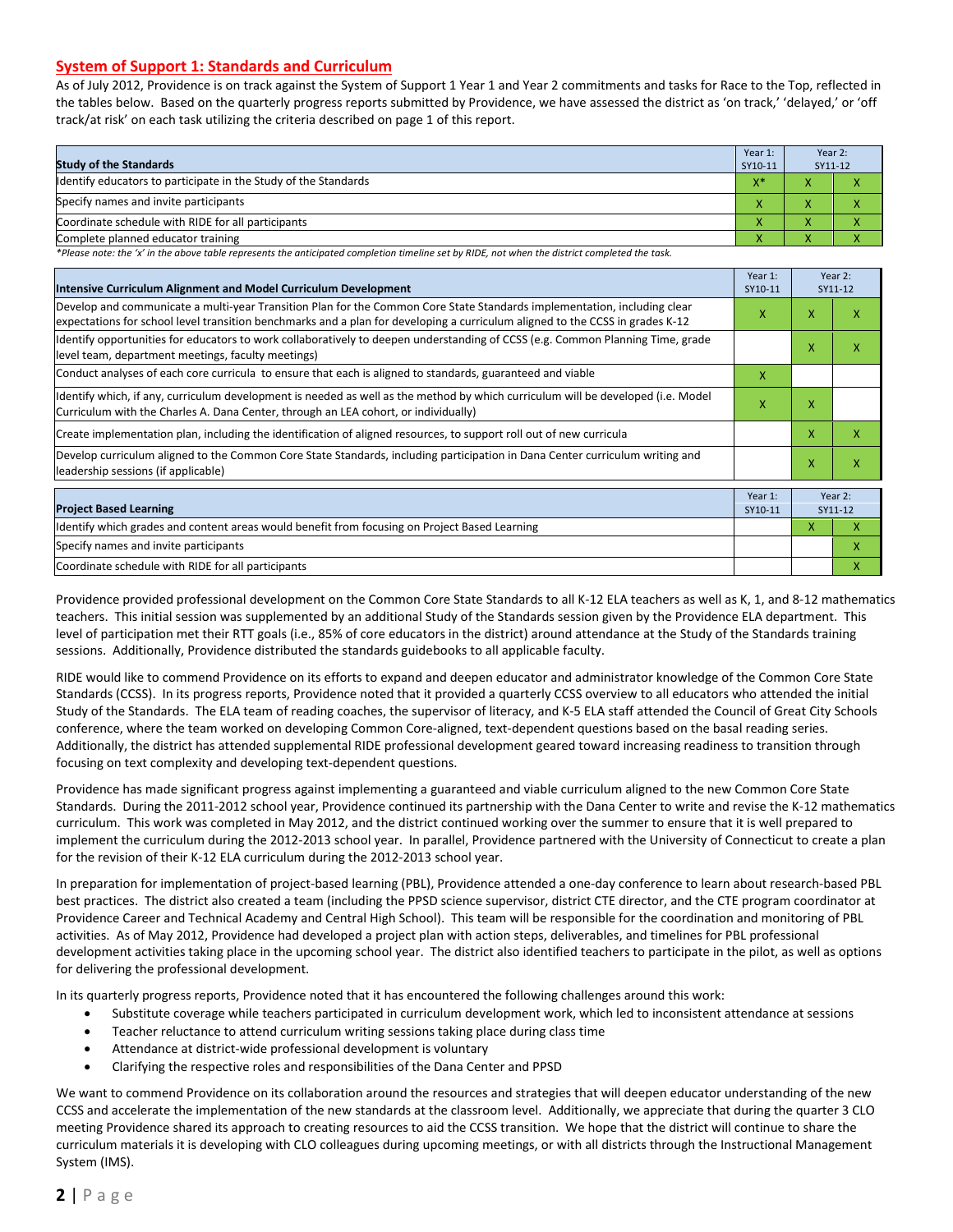### **System of Support 2: Instructional Improvement Systems**

As of July 2012, Providence is on track against the System of Support 2 Years 1 and 2 commitments and tasks for Race to the Top. RIDE would like to thank Providence for its participation in the RISSA-RISTE-RIDE meetings. The participation and feedback during that process helped ensure a successful launch for the RTT data systems.

Thus far, Providence has reported that it intends to implement the Formative Assessment online professional development modules and has registered facilitators to attend RIDE facilitator orientation sessions. The district also plans to implement the Interim Assessment test construction tool during the upcoming school year.

The district will engage school data leadership teams from the United Providence (UP) schools in Data-Use professional development during the 2012-2013 school year and intends to roll out the training during the 2013-2014 school year for the remaining schools in the district. Finally, Providence has attended Instructional Management System (IMS) administrator training and started configuring the Primary (Pinnacle) and RtI platforms.

RIDE would like to remind the district that several crucial steps must be taken before the district can implement any of the RTT data systems (including the IMS and Educator Performance and Support System (EPSS));for example, some functionality in the IMS is dependent upon the timely submission of Teacher-Course-Student data. For questions or concerns, contac[t helpdesk@RIDE.ri.gov](mailto:helpdesk@RIDE.ri.gov)

In the upcoming CLO sessions, we look forward to hearing about the successes and challenges that Providence has encountered while implementing these systems, as well as the district's progress around building teacher engagement with the various IMS tools and resources. Additionally, for those participating in the Data-Use professional development, we would be interested in hearing some of the strategies that Providence has learned regarding deepening collaboration around data and using data to change instructional outcomes.

| <b>Formative Assessment Online Professional Development Modules</b>                                                                                                                                      | Year 1:<br>SY10-11 | Year 2:<br>SY11-12 |
|----------------------------------------------------------------------------------------------------------------------------------------------------------------------------------------------------------|--------------------|--------------------|
| Create multiyear plan for implementation of formative assessment PD modules, including the process and timelines by which all<br>educators will participate in the formative assessment training modules |                    |                    |
| ldentify facilitators who will support the implementation of formative assessment practices in daily instruction                                                                                         |                    |                    |

| <b>Interim Assessments</b>                                                                                                                                                              | Year 1:<br>SY10-11 | Year 2:<br>SY11-12 |
|-----------------------------------------------------------------------------------------------------------------------------------------------------------------------------------------|--------------------|--------------------|
| Identify method by which all educators will have access to interim assessments                                                                                                          |                    |                    |
| Develop timeline for training of all educators in the use of interim assessments utilizing train-the-trainer model                                                                      |                    |                    |
| Develop protocols or expectations regarding the use of interim assessment to inform instruction including timelines for<br>administration and process for scoring and reporting results |                    | x                  |

| 'Data Use' Professional Development                                                                                                                                                                                                                                                     | Year 1:<br>SY10-11 | Year 2:<br>SY11-12 |        |
|-----------------------------------------------------------------------------------------------------------------------------------------------------------------------------------------------------------------------------------------------------------------------------------------|--------------------|--------------------|--------|
| Complete a needs assessment survey indicating the use of and collaboration around data within schools and across the LEA                                                                                                                                                                |                    |                    | л      |
| Based on RIDE implementation plan, determine the timing (i.e. Year 1, Year 2, or staggered across Year 1 and Year 2) of LEA<br>participation in 'Data Use' Professional Development and provide RIDE with the schools that will participate in Year 1 and/or Year 2<br>training cohorts |                    |                    | χ      |
| In coordination with RIDE, select 'Data Use' training dates for each cohort of schools, as applicable                                                                                                                                                                                   |                    |                    | Year 1 |
| ldentify and provide RIDE with the leadership team members from each school who will participate in the Year 1 and/or Year 2<br>training cohorts, as applicable                                                                                                                         |                    |                    | Year 1 |

*\* Please note that, for this project, 'year 1' refers to cohort 1 taking place during the 2012-2013 school year, and 'year 2' refers to cohort 2 taking place during the 2013-2014 school year.*

| <b>Instructional Management System (IMS)</b>                                                                                                                                                                                           | Year 1:<br>SY10-11                     |   | Year 2:<br>SY11-12 |
|----------------------------------------------------------------------------------------------------------------------------------------------------------------------------------------------------------------------------------------|----------------------------------------|---|--------------------|
| Designate an LEA data steward to support decision making around data collections and systems implementation and to provide input<br>and feedback on data initiatives through designated representatives                                | Identify<br><b>LEA Data</b><br>Steward | X | x                  |
| Maintain data quality standards of local student information systems and upload local assessment data and program information as<br>required by RIDE in a timely manner                                                                |                                        | x |                    |
| Review the RIDE IMS Training Plan and develop a multiyear training and implementation plan to provide all educators with access<br>and training on the system                                                                          |                                        |   |                    |
| Based on IMS Training Plan guidance, register and attend training for Administrative Users (i.e. users who will maintain and configure<br>both the Primary IMS and RtI Module) and LEA Trainers (i.e. staff to be trained as trainers) |                                        |   |                    |
| Following RIDE training, LEA Administrative Users and LEA Trainers configure the IMS for educator use and to provide end users with<br>access and training needed to utilize the IMS for daily activities                              |                                        |   | ⋏                  |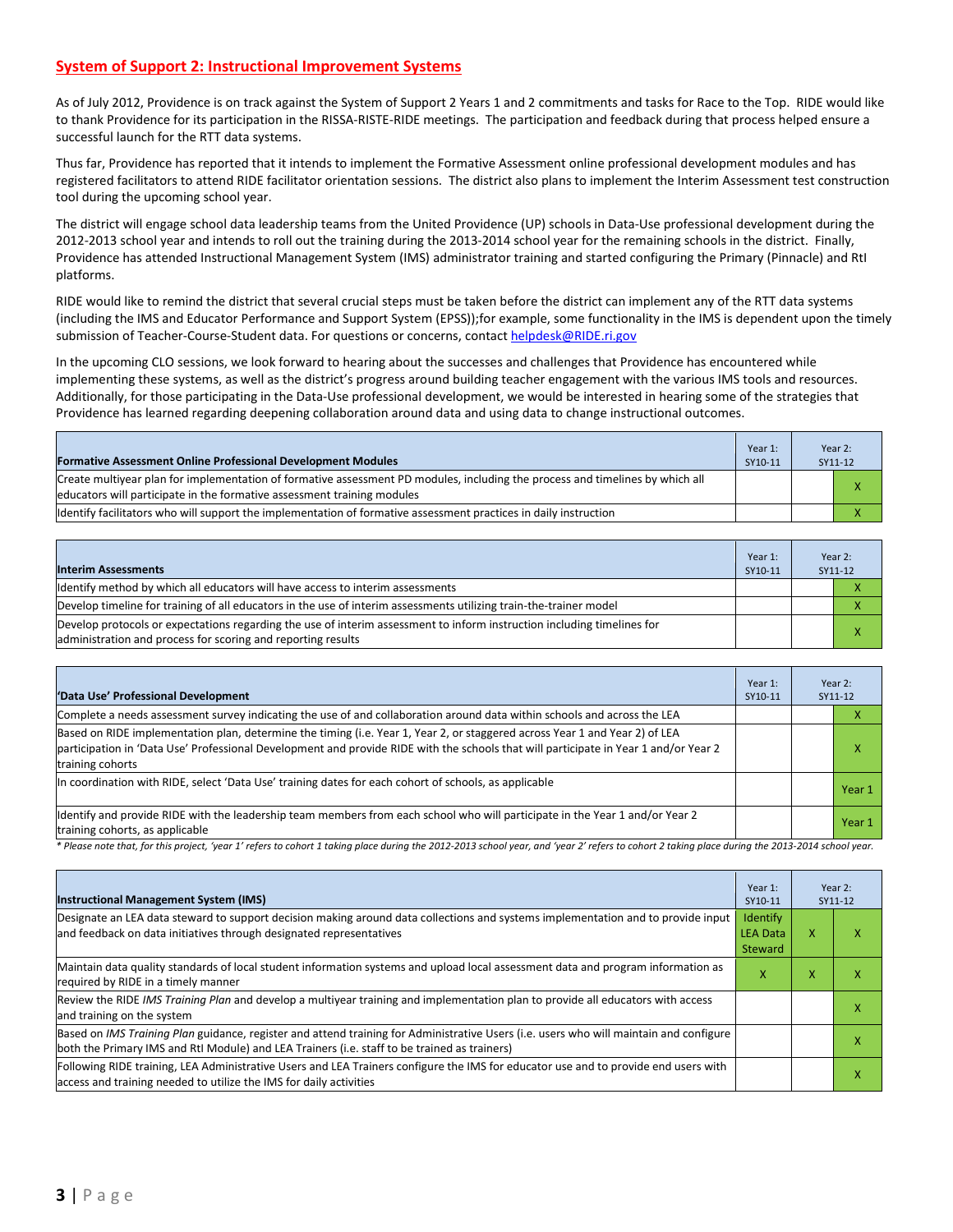As of July 2012, Providence is on track against the System of Support 3 Years 1 and 2 commitments and tasks for Race to the Top.

| <b>Educator Evaluation</b>                                                                                                                                                                           | Year 1:<br>SY10-11 |   | Year 2:<br>SY11-12 |
|------------------------------------------------------------------------------------------------------------------------------------------------------------------------------------------------------|--------------------|---|--------------------|
| Participate in educator evaluation model design, development and refinement feedback opportunities                                                                                                   | x                  | X | ж                  |
| Identify District Evaluation Committee members, responsible for monitoring the implementation of the system and providing<br>recommendations to LEA leadership teams                                 | X                  | X | x                  |
| Participate in field testing to support RI Model development                                                                                                                                         | x                  |   |                    |
| Ildentify individuals who will serve as primary and, if applicable, secondary/complementary evaluators                                                                                               | x                  |   | x                  |
| Send all required evaluators to RIDE-provided evaluator training on model; Send evaluators and system administrators to training on<br>the Educator Performance Support System (EPSS) data system    | x                  | x | x                  |
| Examine LEA Policies and Contracts for Challenges; where applicable, consider memorandums of understanding or contract renewal<br>language which will support district implementation of evaluations | X                  | X | x                  |
| Create a plan for the appropriate use of funds to support implementation of educator evaluation system                                                                                               | X                  |   | x                  |
| Complete required components of RIDE approved model for educator and building administrator evaluations                                                                                              |                    | X | X                  |
| Submit evaluation data and documentation (e.g. component and summative level ratings, verified rosters); provide other requested<br>information to support RIDE research and system improvement      |                    |   | x                  |

Based on its quarterly progress reports, Providence has implemented all components of the RIDE-approved Innovation Model for evaluating teachers and the Rhode Island Model for evaluating building administrators. The district has submitted the final summative evaluation ratings for teachers and building administrators to RIDE. The district also created a District Evaluation Committee (composed of teachers, support personnel, principals, central office staff, and union reps) and submitted this information to RIDE.

To support the educator evaluation implementation process, principals were provided with an opportunity to practice observation protocols and discuss findings during their monthly labs. In its progress reports, Providence noted that this practice was invaluable in maintaining a structure for ongoing calibration and developing a common vision of effective teaching amongst administrators. In order to prepare teachers for the evaluation process, the district provided presentations to teachers on model components as well as the plan for implementation. The district also created an educator evaluation page on its website. The Office of Professional Learning drafted a concise handbook outlining the evaluation process, which was then posted online as a support resource for teachers, administrators, and other stakeholders.

During the 2011-2012 school year, Providence attended all I3 teacher evaluation training as well as the RIDE Student Learning Objective (SLO) and building administrator evaluation training. Currently, participants from the district are registered for applicable summer evaluation training. We want to remind the district that all personnel responsible for evaluating building administrators must attend Academy training during summer 2012, as well as two half-days of additional professional development taking place over the 2012-2013 school year and online observation practice. Personnel responsible for evaluating both teachers and building administrators (e.g., a principal who evaluates teachers and an assistant principal) are required to attend only the *Academy for Personnel Evaluating Teachers*.

In its quarterly progress reports, Providence noted that it has encountered the following challenges around this work:

• District size presents a challenge when training all teachers, administrators, and central office staff along with implementation

RIDE has appreciated Providence's collaboration and thoughtful partnership around the development and refinement of educator evaluation processes. Through their participation in advisory committees, RIDE has received valuable feedback on model refinement and the cyclical evaluation process. We hope that this additional level of participation has been as beneficial to the district as it has been to RIDE. In the upcoming school year, we hope that Providence continues to share the strategies and resources it is using to support the evaluation process.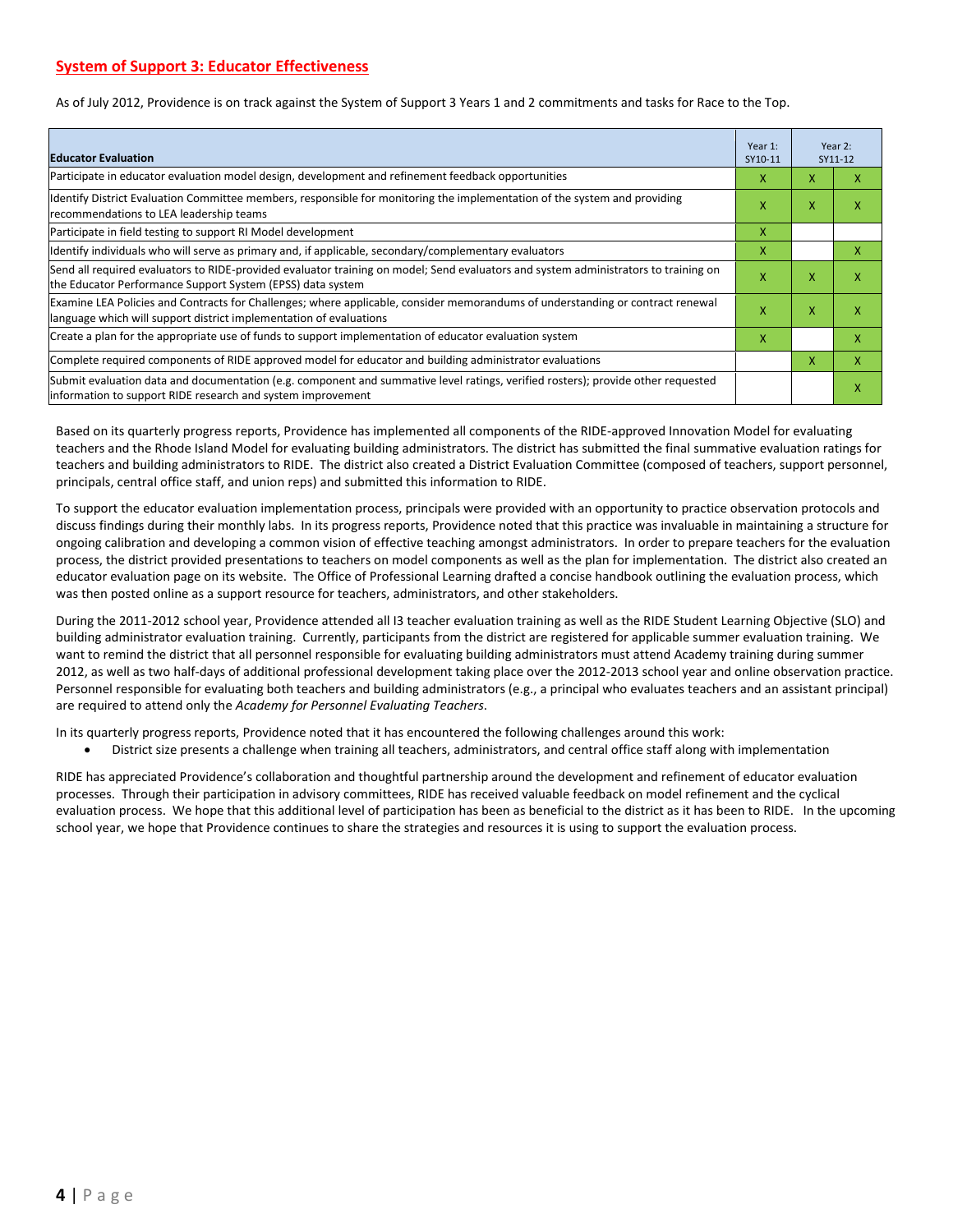# **System of Support 4: Human Capital Development**

As of July 2012, Providence is on track against the System of Support 4 Years 1 and 2 commitments and tasks for Race to the Top.

| <b>Recruitment (SchoolSpring)</b>                                                            | Year 1:<br>SY10-11 | Year 2:<br>SY11-12 |
|----------------------------------------------------------------------------------------------|--------------------|--------------------|
| Provide RIDE with feedback on the desired functionality of a state-wide recruitment platform |                    |                    |
| Attend orientation sessions with selected vendor and train relevant personnel as needed      |                    |                    |
| Post open positions using the state-wide Recruitment Platform (SchoolSpring)                 |                    |                    |

| <b>Beginning Teacher Induction</b>                                                                                                                                            | Year 1:<br>SY10-11 |   | Year 2:<br>SY11-12 |
|-------------------------------------------------------------------------------------------------------------------------------------------------------------------------------|--------------------|---|--------------------|
| Provide RIDE with feedback around the proposed design of the Induction Coach program                                                                                          | x                  |   |                    |
| If applicable, recommend potential Induction Coaches to RIDE                                                                                                                  | x                  |   |                    |
| Review and revise hiring policies, timelines and processes in order to support appropriate and timely projections for anticipated hires<br>requiring induction coach services |                    |   |                    |
| Provide RIDE with list of beginning teachers who will receive Induction Coach support in a timely manner in order to ensure that all<br>beginning teachers have coaching      |                    |   |                    |
| Participate in RIDE-provided information opportunities in order to learn about induction coach program                                                                        |                    | ⋏ |                    |

| <b>Alternative Certification</b>                                                                                                                              | Year 1:<br>SY10-11 | Year 2:<br>SY11-12 |
|---------------------------------------------------------------------------------------------------------------------------------------------------------------|--------------------|--------------------|
| Provide projections to Teach For America (TFA) and/or The New Teacher Project (TNTP) for recruitment needs in hard to staff areas<br>for upcoming school year |                    | $\mathbf v$        |
| Review and revise hiring policies, timelines and processes in order to support appropriate and timely assessment of alternative<br>certification staff needed |                    | $\checkmark$       |
| Monitor building administrator satisfaction with candidates from alternative certification pathways                                                           |                    |                    |

In preparation for the 2012-2013 school year, Providence began utilizing the SchoolSpring recruitment platform to recruit additional staff, and the district successfully integrated SchoolSpring capabilities with the PPSD applicant tracking platform. The district noted that this integration provided significant incremental value and exposure. The district also received several new placements through its alternative certification partnerships with The New Teacher Project (TNTP) and Teach for America (TFA). For the 2011-2012 school year, Providence placed 8 teachers from TNTP and 18 teachers from TFA.

During the 2011-2012 school year, Providence released two teachers to serve as full-time RIDE Induction Coaches, supporting the district's 24 beginning teachers. In addition to the participation by Providence's principals and teachers, RIDE would like to thank Providence for its participation in the Induction Advisory Board meetings at RIDE. The thoughtful contributions of the Mentor Coordinator were instrumental in shaping the Induction program.

In its quarterly progress reports, Providence noted that it has encountered the following challenges around this work:

- Training staff on the new SchoolSpring recruitment platform involved renegotiation of clerical job descriptions
- Alignment of SchoolSpring with the existing tracking system
- Communication across PPSD about how SchoolSpring would be used in conjunction with the existing applicant tracking system
- Clarification from RIDE on the definition of 'new to profession' teachers

In the upcoming CLO sessions, RIDE looks forward to engaging in a deeper conversation around the revisions that Providence and other LEAs have made to their hiring policies, timelines, and processes in order to support broader human capital initiatives including recruitment of highly qualified and diverse candidates and providing data-driven induction support to beginning teachers.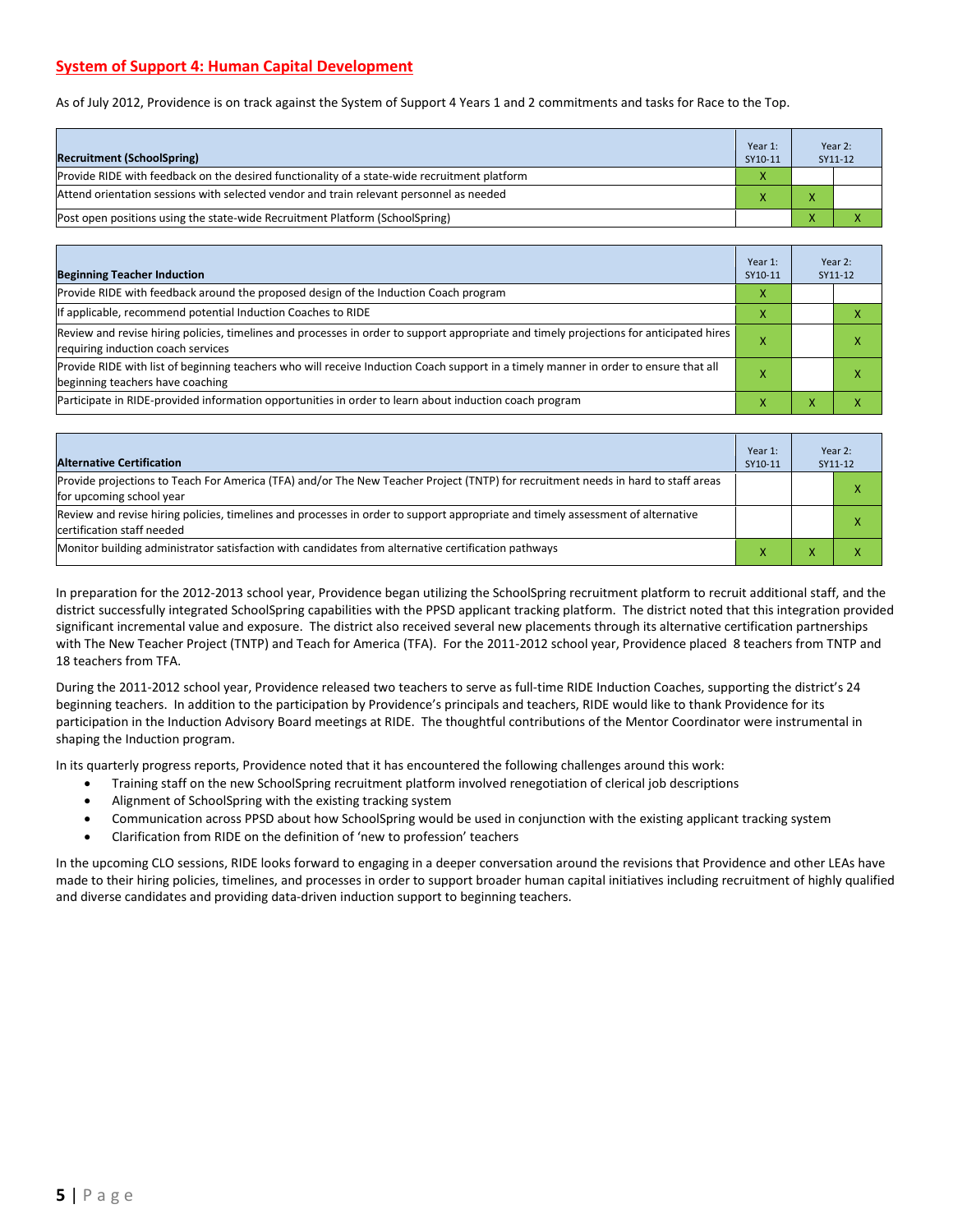# **System of Support 5: School Transformation and Innovation**

As of July 2012, Providence is on track against the System of Support 5 Years 1 and 2 commitments and tasks for Race to the Top. RIDE appreciates that Providence has been an active participant in the design of this system, including the development of RIDE's amendment of System of Support 5 to the U.S. Department of Education. As the implementation of United Providence progresses, we look forward to engaging with Providence on successes and challenges during the tactical meetings and hope that the continuation of those meetings will help address and resolve any major issues that could affect Providence's implementation of Race to the Top.

| <b>School Achievement Specialists</b>                                                                                   | Year 1:<br>SY10-11 | Year 2:<br>SY11-12 |
|-------------------------------------------------------------------------------------------------------------------------|--------------------|--------------------|
| Procure School Achievement Specialist services for Cohort I and Cohort II                                               |                    | Ш                  |
| Monitor the effectiveness of School Achievement Specialists in supporting identified schools in collaboration with RIDE |                    |                    |

| <b>Turnaround Principal Leaders Corps</b>                                                                                                                                                               | Year 1:<br>SY10-11 |              | Year 2:<br>SY11-12 |
|---------------------------------------------------------------------------------------------------------------------------------------------------------------------------------------------------------|--------------------|--------------|--------------------|
| Assess leadership needs for the identified PLAs                                                                                                                                                         |                    | $\mathbf{v}$ |                    |
| ldentify and recommend to RIDE school-based, district-based and non school-based leaders within the LEA as potential participants for<br>the turnaround principal leadership corps group I and group II |                    |              |                    |

| Spring 2012 and Summer Leadership Institute                                                                                                             | Year 1:<br>SY10-11 | Year 2:<br>SY11-12 |  |
|---------------------------------------------------------------------------------------------------------------------------------------------------------|--------------------|--------------------|--|
| Provide feedback on the design and delivery of spring 2012 and summer institutes                                                                        |                    | л                  |  |
| Identify a core team to attend spring 2012 and summer institute                                                                                         |                    | л                  |  |
| Attend spring 2012 and summer institute training                                                                                                        |                    |                    |  |
| ldentify the need for up to 5 days of additional job-embedded follow-up to spring 2012/summer institute and coordinate delivery with<br>the RIDE vendor |                    |                    |  |

| Teacher Evaluation Support                                                                                | Year 1:<br>SY10-11 | Year 2:<br>SY11-12 |
|-----------------------------------------------------------------------------------------------------------|--------------------|--------------------|
| Design and submit a program and budgetary plan for implementing Teacher Evaluation Support in PLA schools |                    |                    |
| Hire/procure Teacher Evaluation Support services                                                          |                    |                    |

Since its Cohort I and Cohort II identification, the Providence school district has developed School Reform Plans (SRP) and implemented all or portions of the RIDE-approved plans. In addition to the work completed thus far on the Race to the Top projects, Providence has also been a strong partner in the state's redesign and amendment process for these projects. The successful redesign of portions of this system of support is the result of strong SEA/LEA collaboration, and we are pleased to note that the resulting suite of professional development and leadership training and support initiatives appears to be meeting key needs of the district.

Providence contracted with MassInsight to work with administrators on the design and implementation of a district partnership 'zone' strategy for transformation of the district's struggling schools. In addition to the high-level administrative and organizational support provided by MassInsight, Providence contracted with Teachscape starting in school year 2010-2011 to provide School Achievement Specialist (SAS) services and to support instructional leadership and institutionalization of reform efforts in Cohort I schools. This has been supplemented by support from Cambium/NAEP, which is providing SAS services in three Providence schools during the 2012-2013 school year.

The Providence school district completed an assessment of its leadership needs, both at the district and school levels. Additionally, Providence has contributed to the design as well as the residency costs for the turnaround leadership program; as such, the district will have the option of hiring up to three aspiring principals from the current cohort and another seven from the next cohort.

Providence, in partnership with RIDE and the New York City Leadership Academy (NYCLA), developed the curriculum for the turnaround leader intensive training, which took place during spring and summer 2012 as part of the Academy of Transformative Leadership. The district sent key administrators and school leadership teams from six of the nine Cohort I and II schools, along with 10 aspiring principals, to the spring intensive. Three of the five Cohort II schools, along with Central High School, sent teams to the summer intensive. Moving forward, RIDE anticipates that Providence will continue to participate fully in the additional professional development offered through the Academy of Transformative Leadership, and we appreciate the thoughtful approach that the district is taking to ensure that the professional development offered through the Academy is in alignment with additional district and school professional development and district coaching needs.

Providence has utilized Race to the Top funds to support educator evaluation through the hiring of a full-time coordinator of the district evaluation program. This is augmented by the investment of 'Educator Evaluation Implementation Specialist' funding to support Peer Assistance and Review (PAR) in turnaround schools. PAR will provide specialized support for teachers that, on the basis of full implementation of the educator evaluation system, require teacher growth plans or additional support.